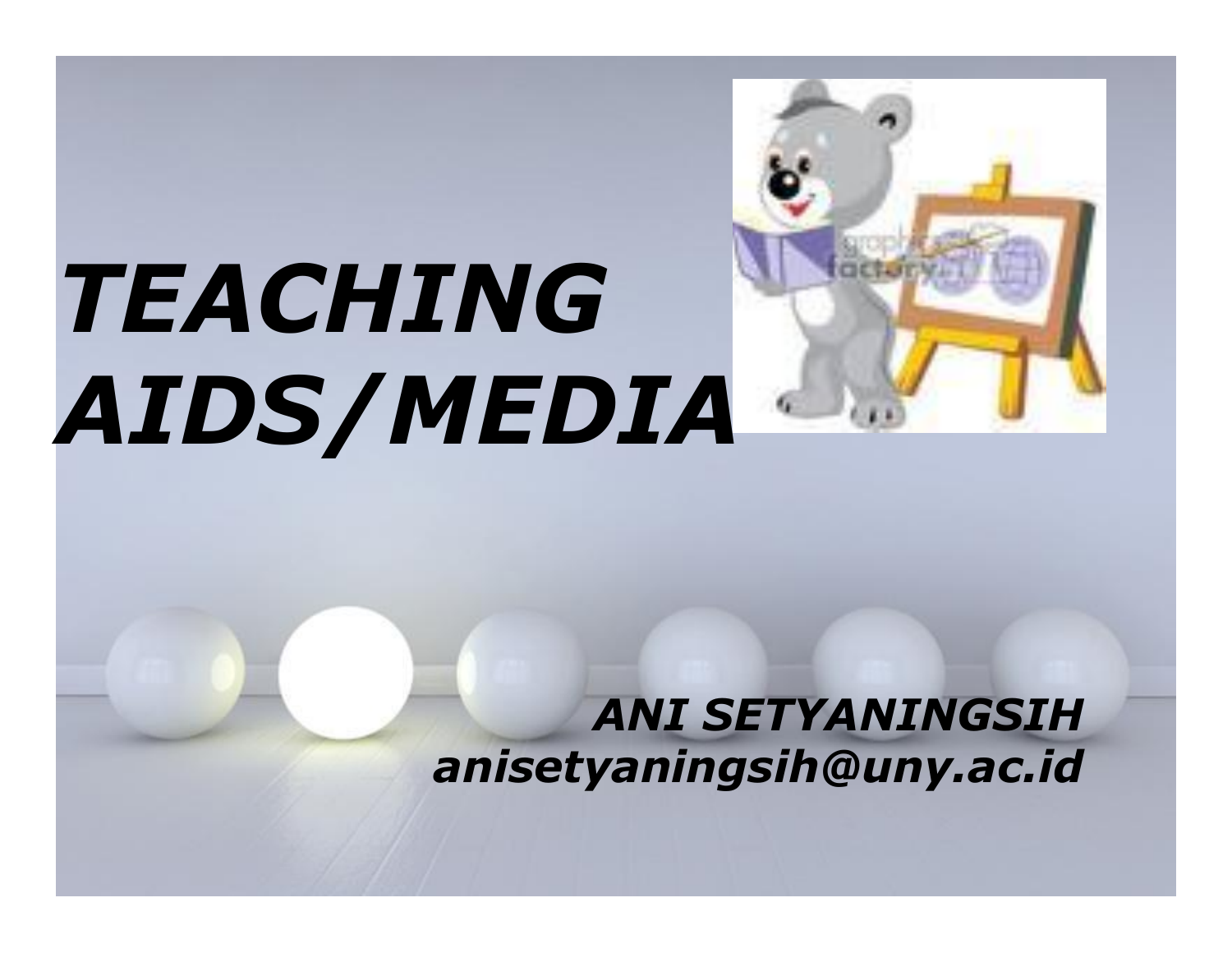### Discuss the Answers of These Questions

1. What is meant by teaching aid? 2. Why should teachers need teaching aids?

3. Mention kinds of teaching aids you know.

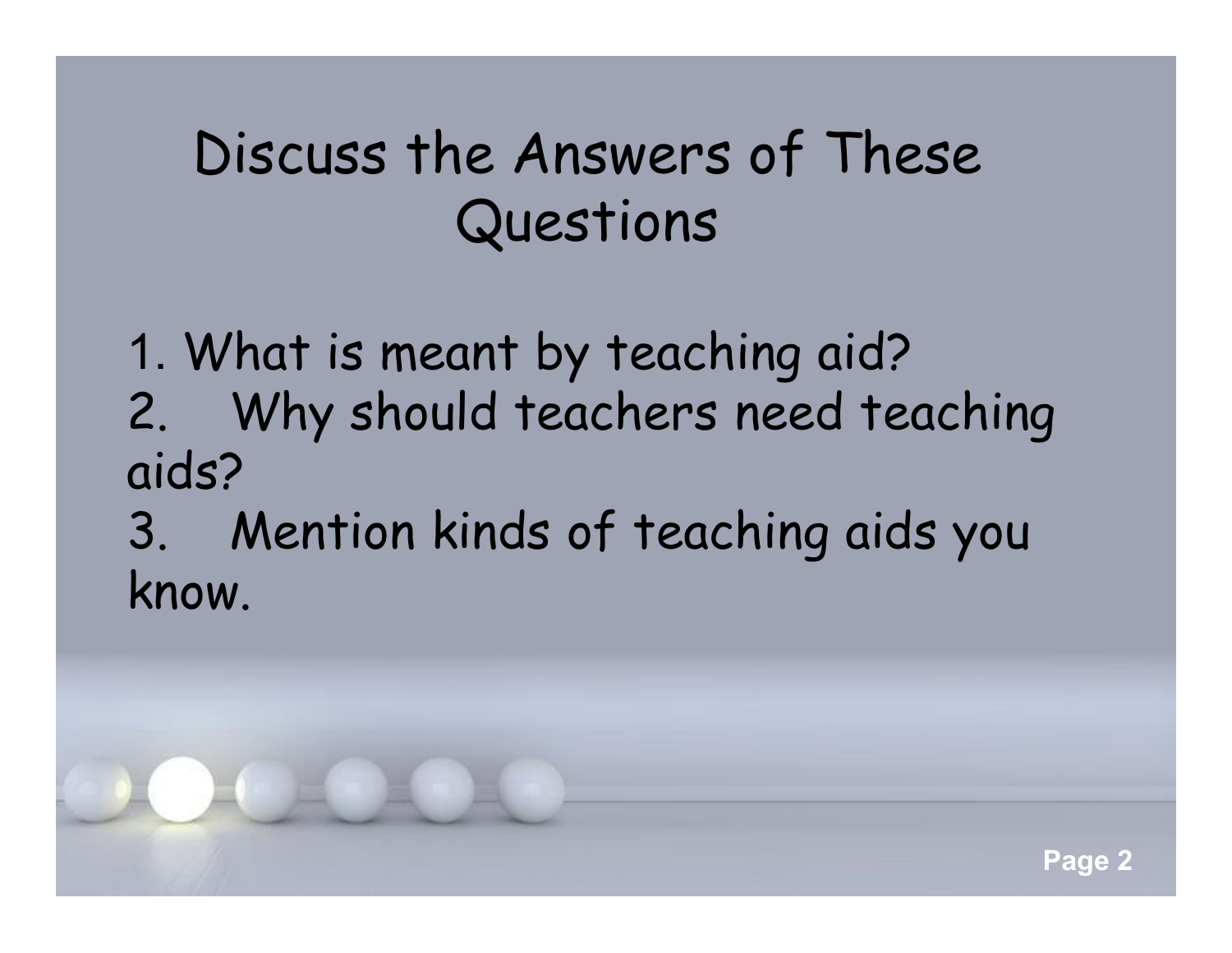### Teaching Aids

#### any device, object, or machine used by a teacher to clarify or enliven a subject

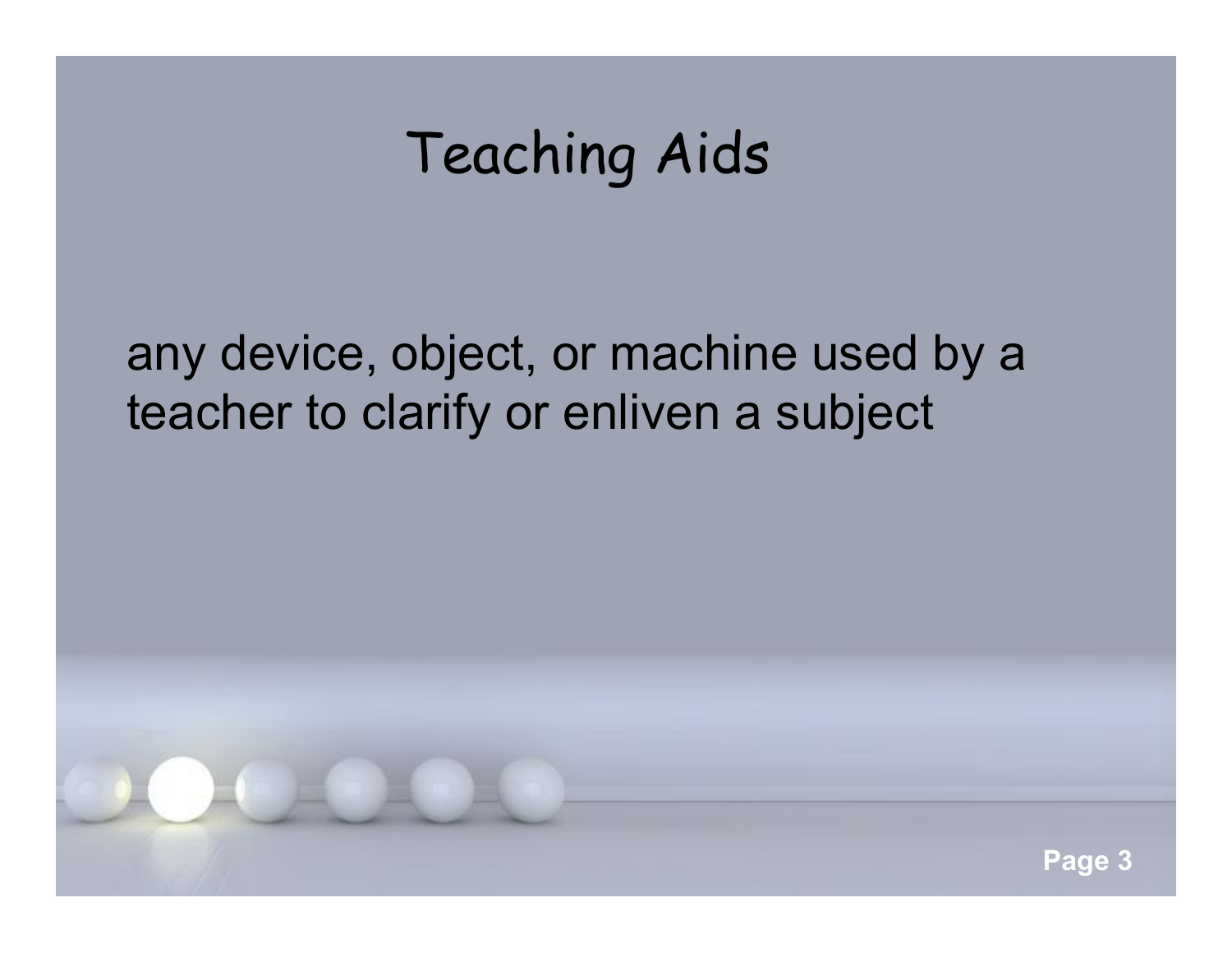### **WHY MEDIA????:**

- 1. To simplify the process of language learning.
- 2. To reduce the use of mother tongue
- 3. To motivate the students
- 4. To explain the new concept, hence, the student will understand without having difficulty and misunderstanding
- 5. To adjust the perception; in case if the new concept has a meaning more than one
- 6. To increase the quality of learning English.
- 7. To make the process of learning more interesting and interactive.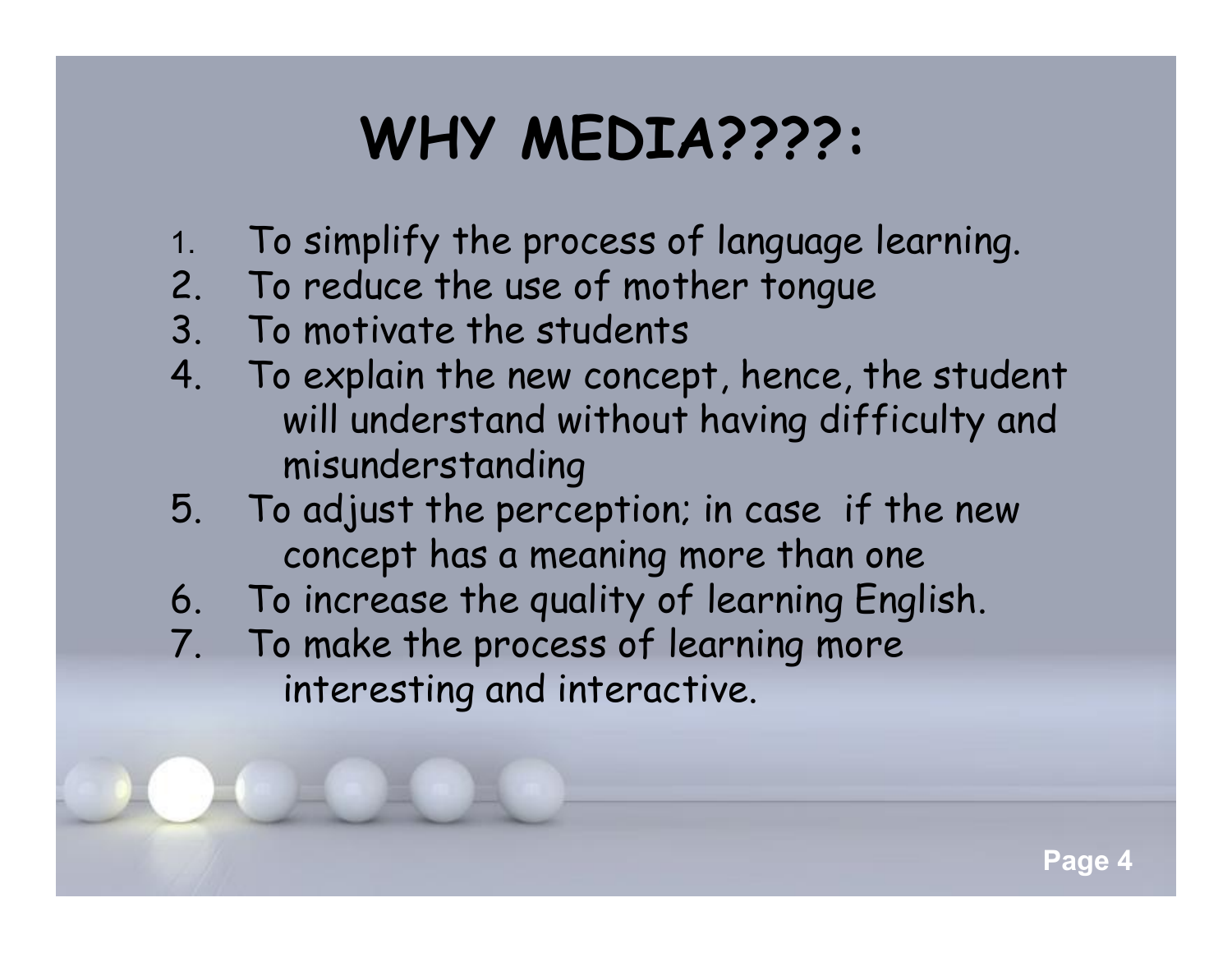# **HOW???? (Wright: 1989)**

1. Can we prepare the media easily?

- 2. Can the media be easy to operate or use at class?
- 3. Are the media interesting for students?
- 4. Is the language used by that media meaningful and authentic?
- 5. Do the media develop the students' ability?
- 6. What media that easily be found?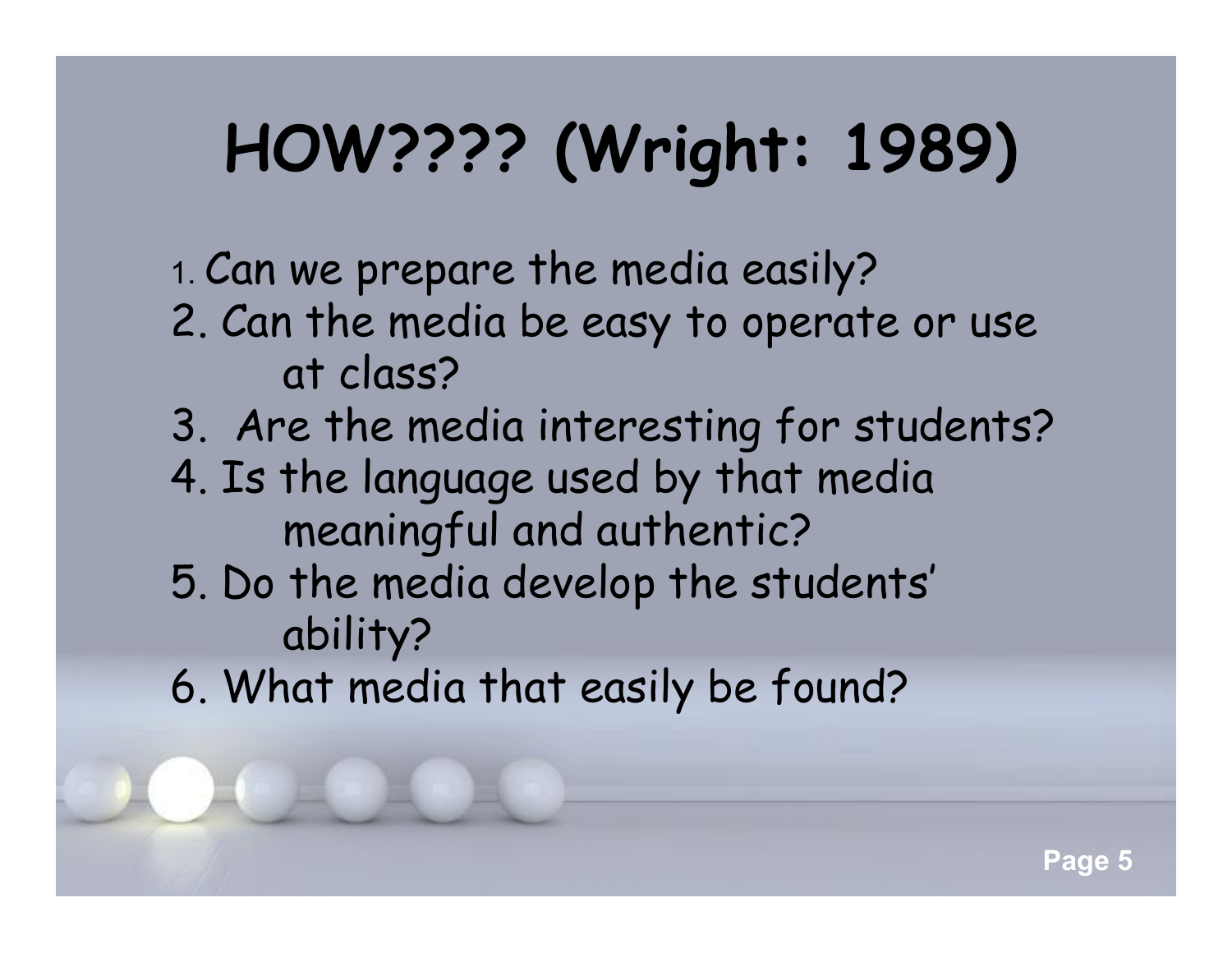# TYPES OF MEDIA

(1)visual media (seen & touched) (2) audio media ( heard) (3) audio visual media. (seen, touched, heard)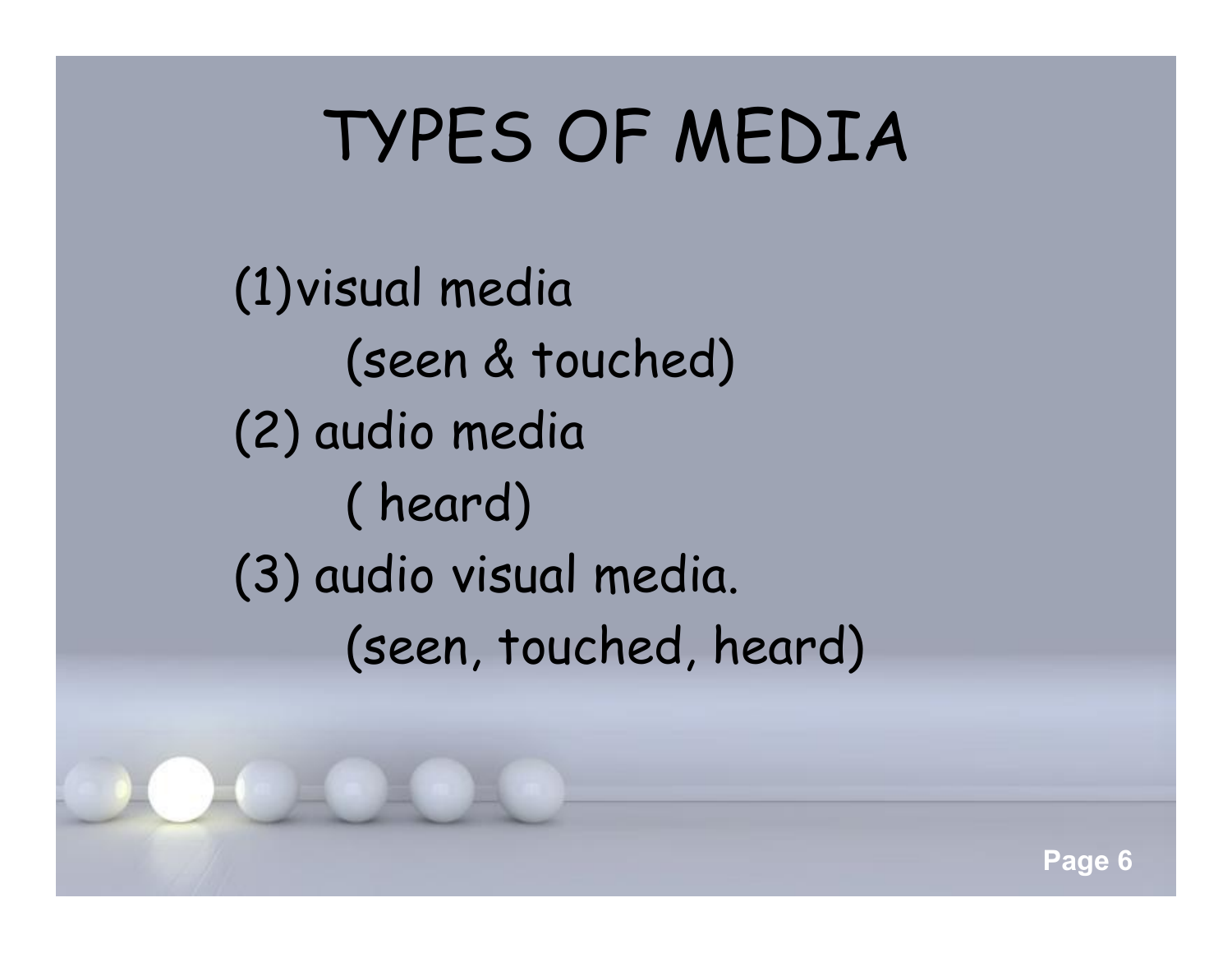#### 1) Picture

- Ask the students to draw, color and stick selected pictures based on the topic or cut disorder picture and glue it into the proper form
- The teacher may buy various kinds of printed pictures with interesting color and shape.

### 2) Tape recorder & cassette

- The teacher chooses certain English songs and asks the students to listen and imitate the songs.
	- Ask the students to sing a song together.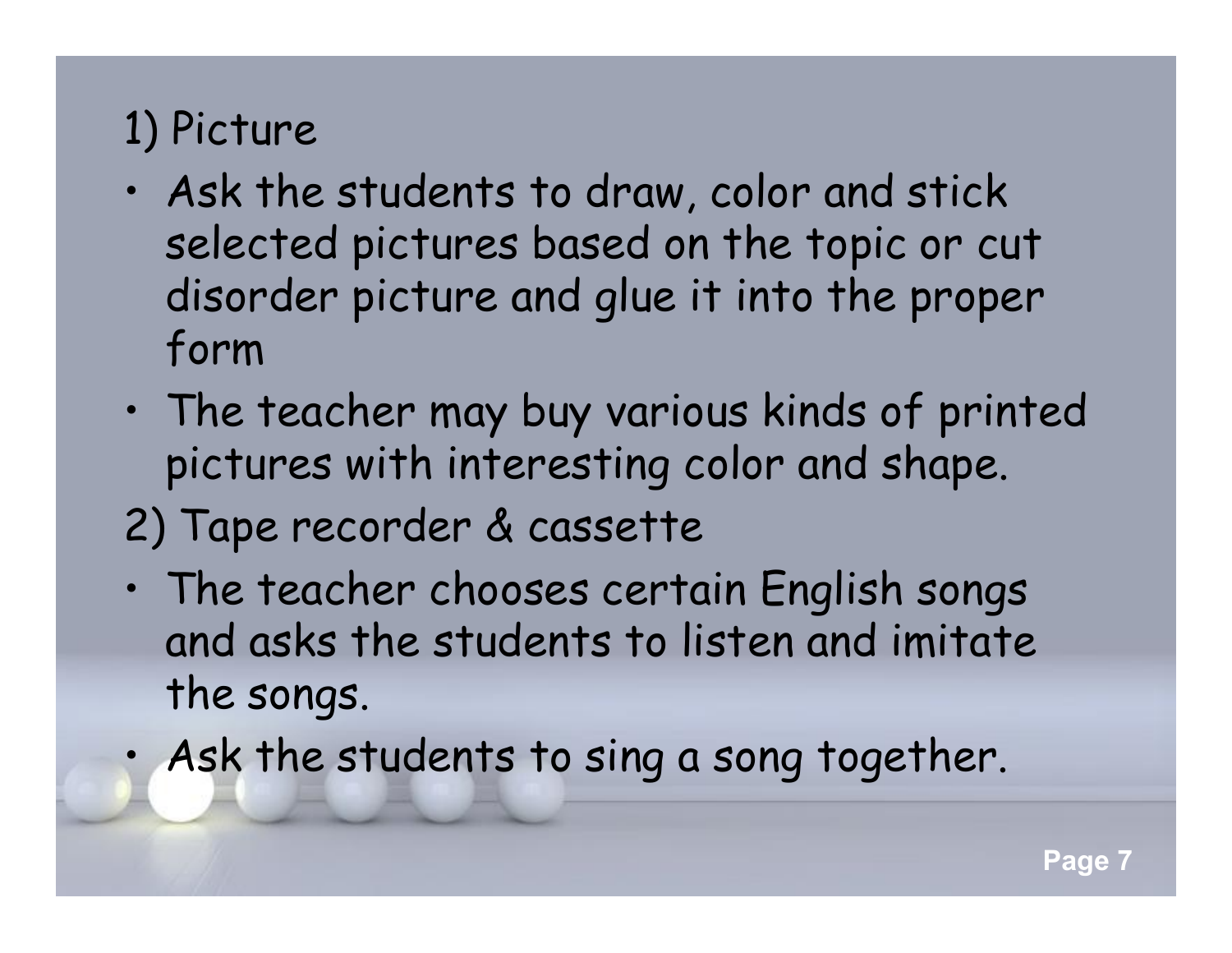#### 3). Puppet

- The teacher prepares the dolls or hand puppet which are adapted with the story.
- Puppet show: This show is like "wayang", but it uses a "mini stage''. It is decorated like the real stage of show.
- The materials can be selected from dolls or cutting picture which is attached by the stick.
- The teacher select the students as the players of the show.

#### 4) Folding Paper

- The teacher guides the students to fold the paper to create something by using a piece of paper, such as a bird, a ship, or a kite, etc.
- Ask the students to arrange it in a special place/English corner.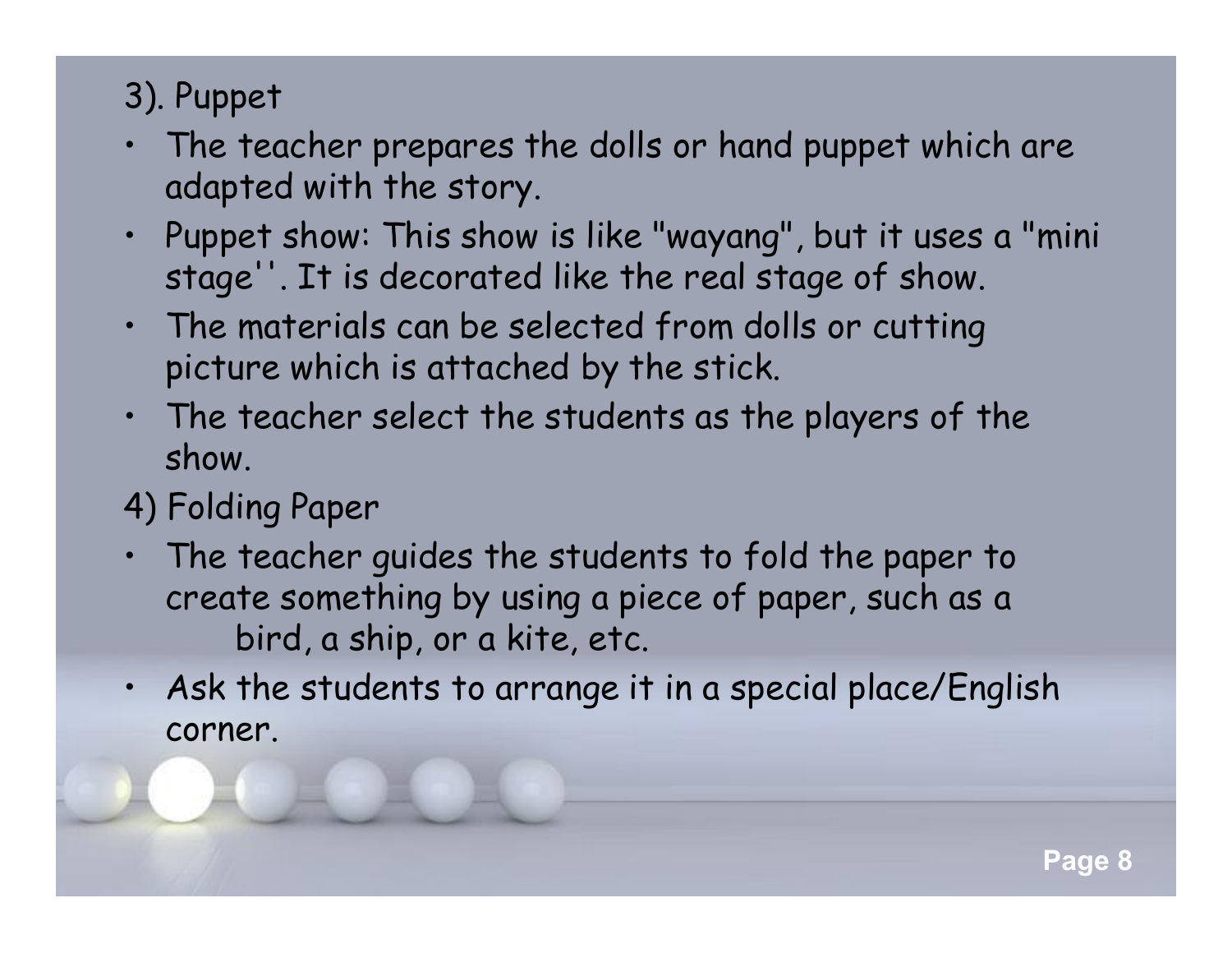#### 5) Plastic clay (plastisin)

- The teacher guides the students to compose something by using plastic clay (elastic material) based on the topic of discussion.
- 6) Real Object/material
- The teacher prepares real object/material, such as sport tools, cooking tools or material for making a cake, etc.
- The teacher introduces how to make a simple procedure in the form of practice, such as how to make cookies, omelete, etc.

#### 7) Flashcards

• The teacher makes large cards (A4 size) which show a picture or individual Words in a large printed letter based on the selected topic.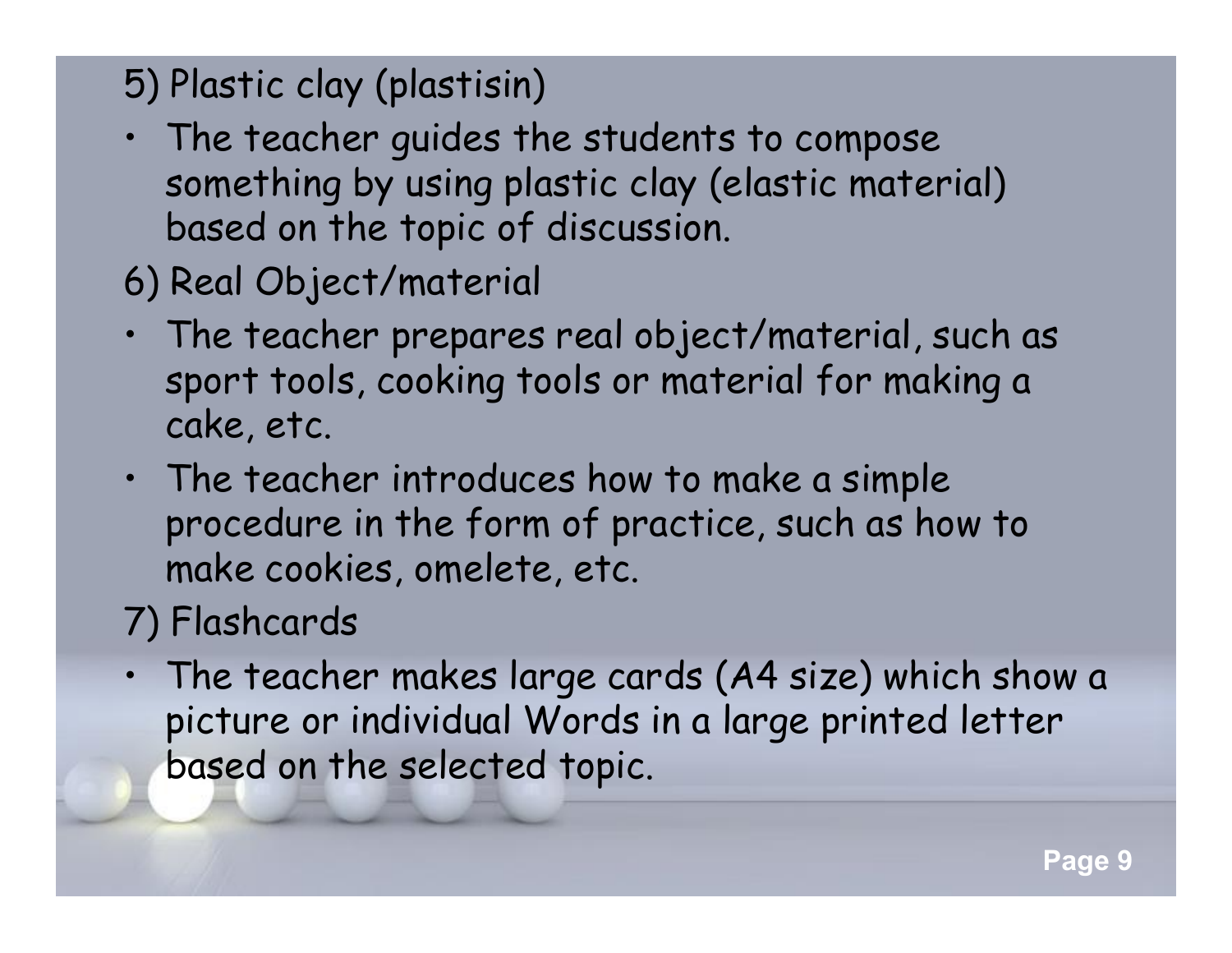### USING TECHNOLOGY (VIDEOS)

• There are a number of authentic sources of suitable videos, such as Animated stories, TV children's programmes, Documentary, Nursery rhymes, and Self-made videos.

**Page 10**

- Video based methodology :
- 1. Pre-viewing/ Plan
- 2. While-viewing/ Do
- 3. Post-viewing/ Review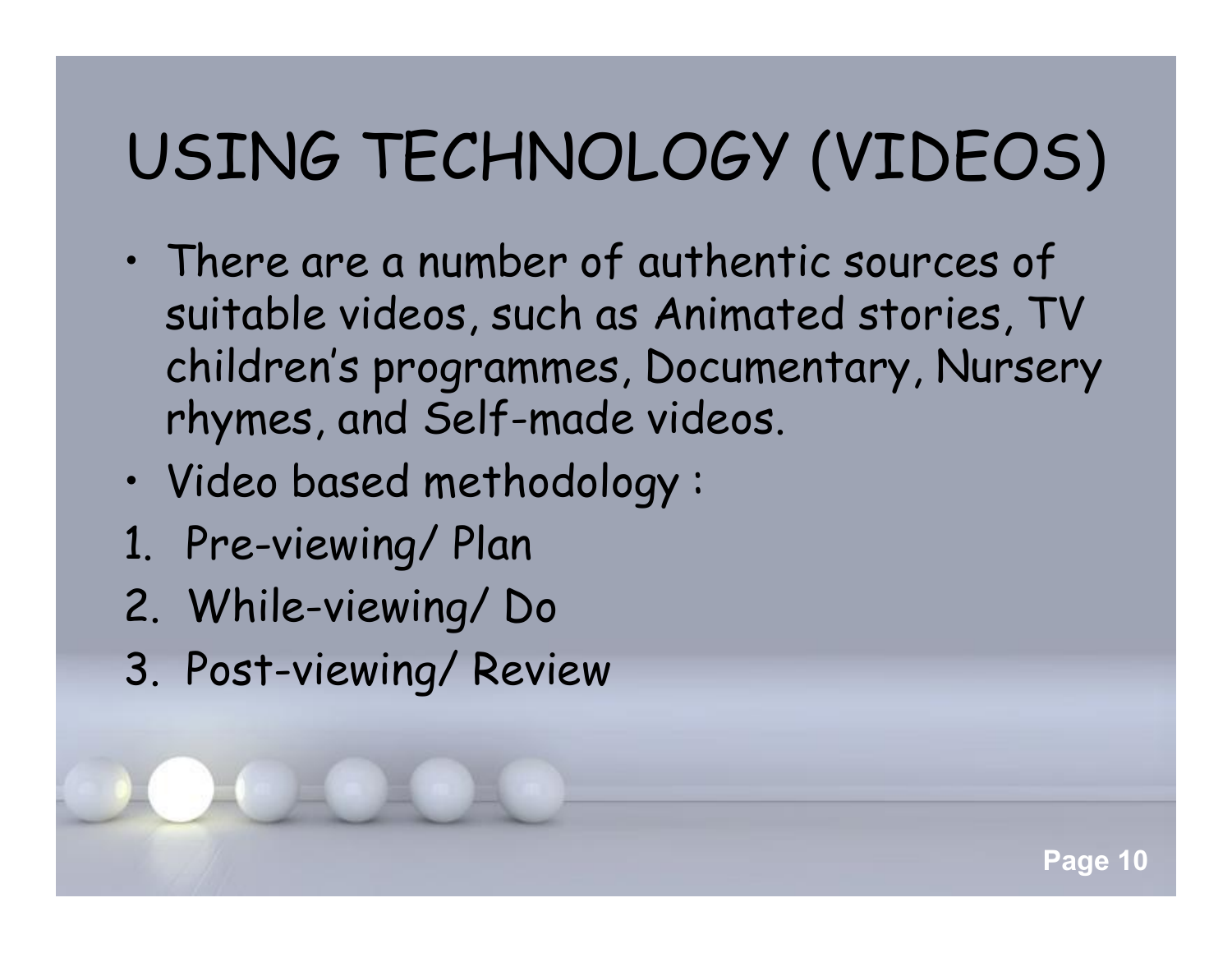# Pre-viewing/Plan

- Contextualizing the video sequence.
- Motivating students to view.
- Focusing the student's attention on the topic.
- Activating prior knowledge about a topic.
- Making predictions about content and language.
- Eliciting or pre-teaching key language.
- Explaining the reason for viewing and purpose of task.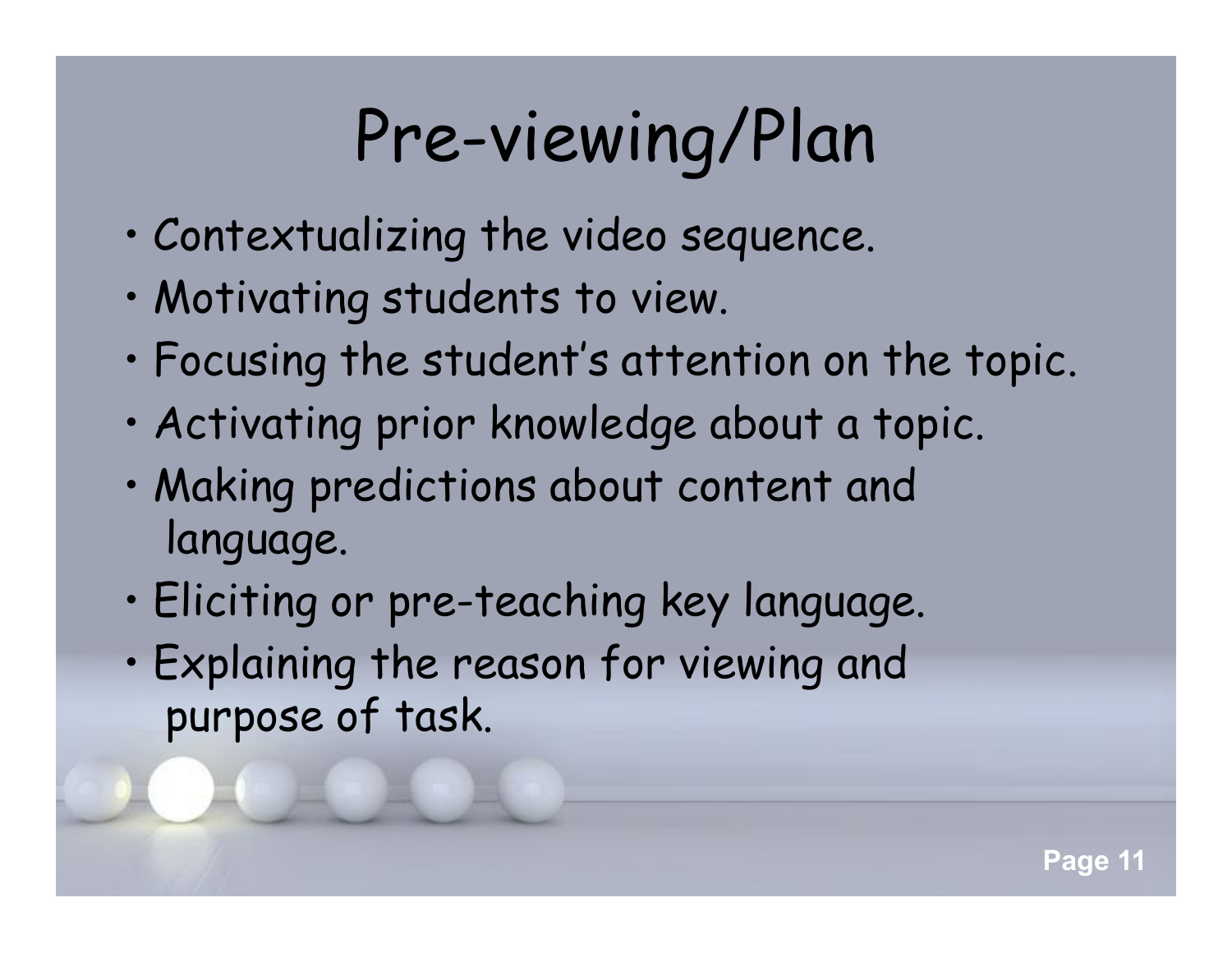# While-viewing/Do

#### **1.Global viewing or viewing for general understanding**

- Children see a whole video sequence or extract shown straight through first so they can follow and understand the global meaning.
- Teacher go back over the sequences or extract and exploit it in order focus on particular aspect of language and content.

#### **2.Viewing for detail**

The following typical activities are taken from Ellis (1997):

- Watch and complete the picture  $\sim$  Watch and draw
- $W$ atch and number  $\sim W$ atch and write
- Watch and tick
- **3. Viewing for pleasure**
- 
-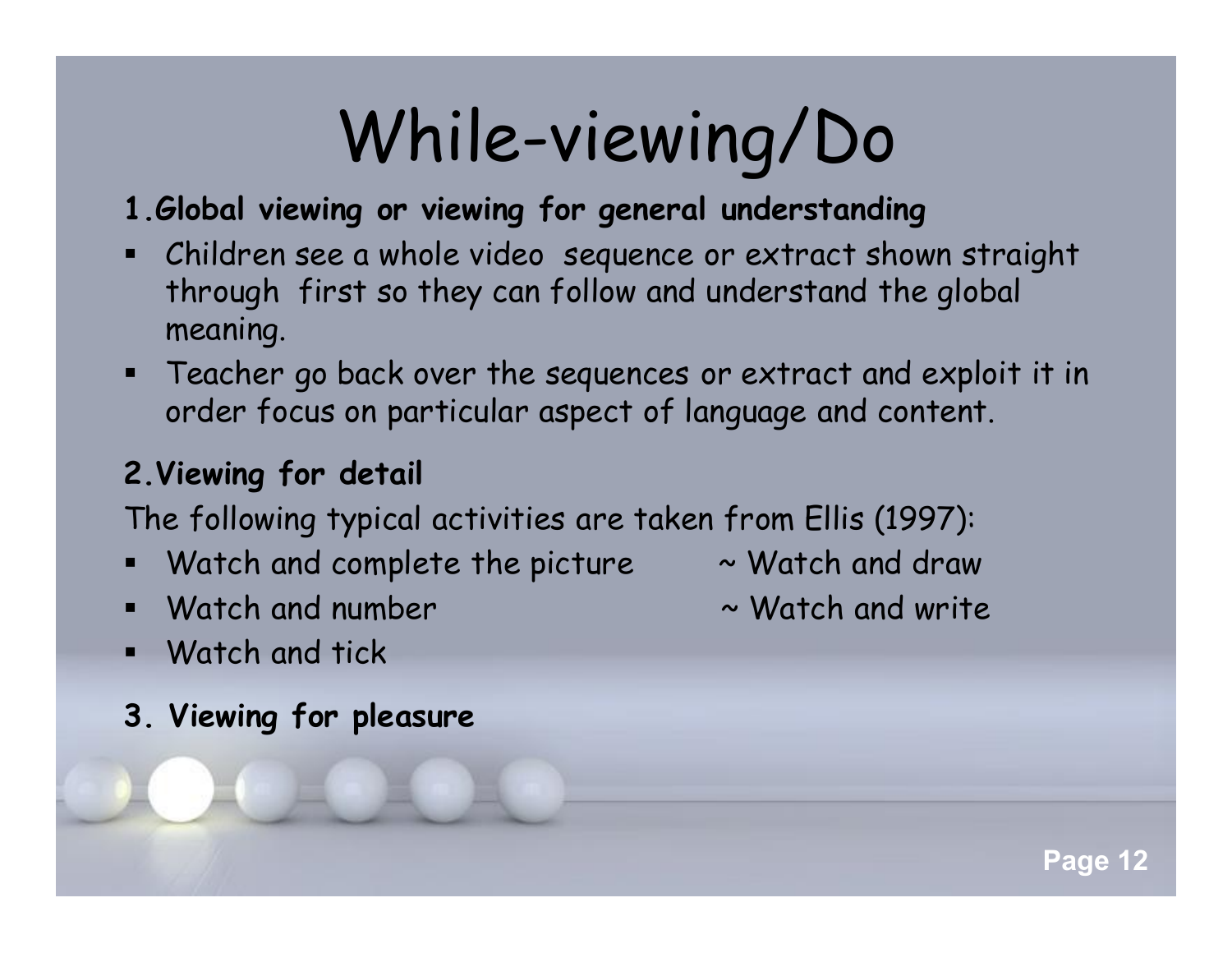## Post-viewing/Review

- Provide opportunities for language presented and practised.
- Provide opportunities to research further information.
- Play the video again for pleasure.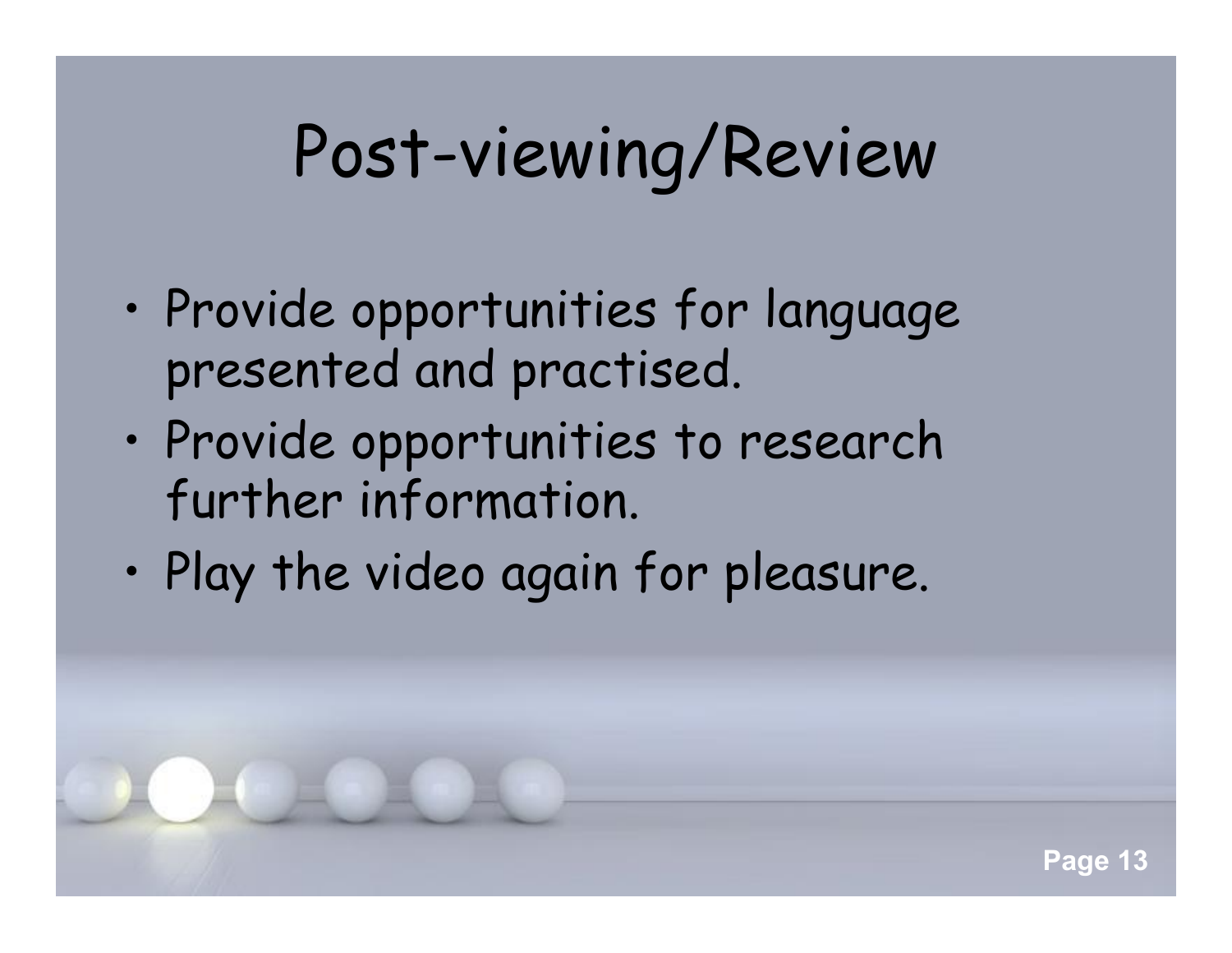### The Internet & How to Find Helpful Sites

To find worth- while material:

- We need to bear in mind certain criteria and know how to use search engine and web directories efficiently.
- **The best piece of advice is to go on personal** recommendations or sites recommended in books or journals.
- Sites which include plenty of images will support children's understanding of the accompanying text.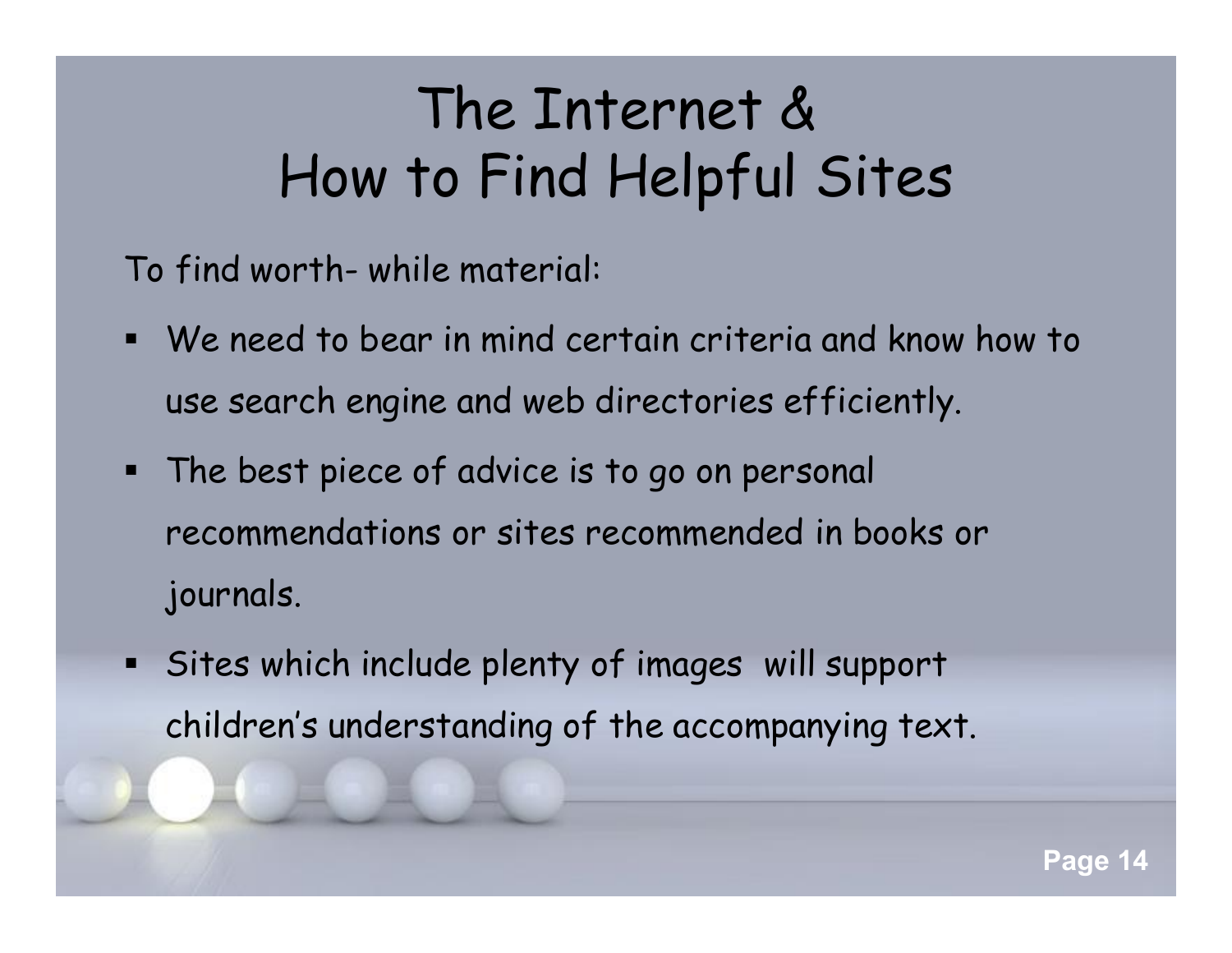### Criteria for Useful Sites

Accuracy Authority **Currency** Presentation Visuals Sound Relevance Usability Language levels Education potential Potential for follow-up